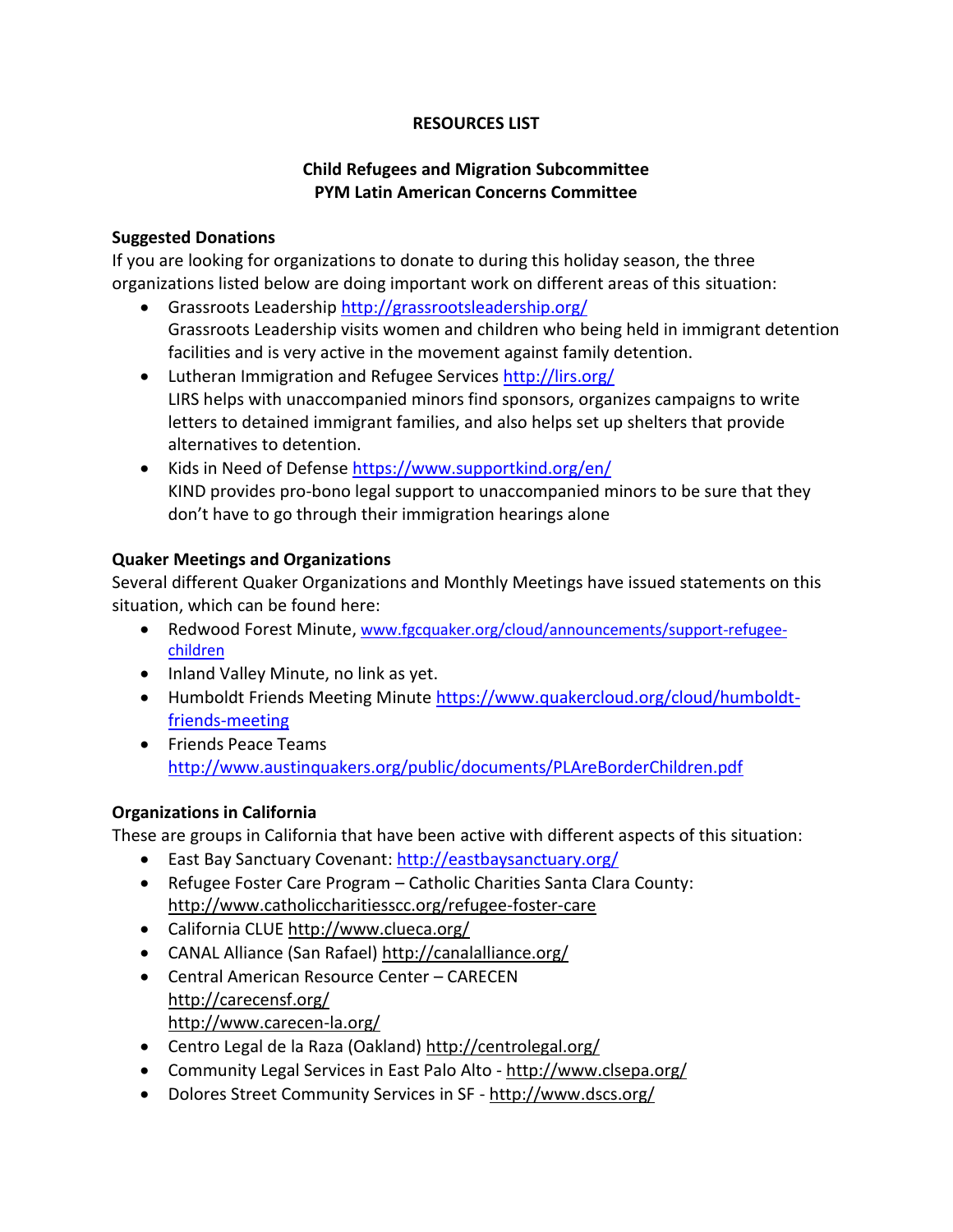- Lawyers Committee for Civil Rights (SF) <http://www.lccr.com/>
- Legal Services for Children (SF) <http://www.lsc-sf.org/>
- Pangea Legal Services SF <http://www.pangealegal.org/>
- Social Justice Collaborative (Oakland) <http://socialjusticecollaborative.org/>

# **Background information and News updates**

- Blog of Interfaith Coalition for Immigrant Rights<http://icir-clue.blogspot.com/>
- Forced from Home Press Kit. [https://womensrefugeecommission.org/forced-from](https://womensrefugeecommission.org/forced-from-home-press-kit)[home-press-kit](https://womensrefugeecommission.org/forced-from-home-press-kit)
- NPR piece [http://www.npr.org/2014/09/11/347392083/child-migrants-settle-uneasily](http://www.npr.org/2014/09/11/347392083/child-migrants-settle-uneasily-in-the-big-easy)[in-the-big-easy](http://www.npr.org/2014/09/11/347392083/child-migrants-settle-uneasily-in-the-big-easy)
- Analysis and Update on situation: [http://portside.org/2014-10-01/child-migrant-crisis](http://portside.org/2014-10-01/child-migrant-crisis-seems-be-over-what-happened)[seems-be-over-what-happened](http://portside.org/2014-10-01/child-migrant-crisis-seems-be-over-what-happened)
- Role of faith-based groups in responding: [http://www.nytimes.com/2014/07/24/us/us](http://www.nytimes.com/2014/07/24/us/us-religious-leaders-embrace-cause-of-immigrant-children.html?emc=eta1&_r=0)[religious-leaders-embrace-cause-of-immigrant-children.html?emc=eta1&\\_r=0](http://www.nytimes.com/2014/07/24/us/us-religious-leaders-embrace-cause-of-immigrant-children.html?emc=eta1&_r=0)

## **Border Assistance**

- Southside Presbyterian Church, Tuscon. [http://www.southsidepresbyterian.org](http://www.southsidepresbyterian.org/)
- Women's Refugee Commission, [http://www.womensrefugeecommission.org](http://www.womensrefugeecommission.org/)
- Borderlinks,<http://www.borderlinks.org/>

#### **Family detention**

- "LOCKING UP FAMILY VALUES: The Detention of Immigrant Families": [http://lirs.org/wp](http://lirs.org/wp-content/uploads/2012/05/RPTLOCKINGUPFAMILYVALUES2007.pdf)[content/uploads/2012/05/RPTLOCKINGUPFAMILYVALUES2007.pdf](http://lirs.org/wp-content/uploads/2012/05/RPTLOCKINGUPFAMILYVALUES2007.pdf)
- "America's Family Prison" short video about family detention, with testimony from mothers and children: [https://www.youtube.com/watch?v=c9Ub\\_9uQFk8](https://www.youtube.com/watch?v=c9Ub_9uQFk8)
- "Immigrants for Sale" short video about for-profit detention facilities: <https://www.youtube.com/watch?v=vuGE1VxVsYo>
- CIVIC, a national group that visits immigrants<http://www.endisolation.org/>
- Grassroots Leadership, a community group in Texas that visits immigrants and lobbies to end detention:<http://grassrootsleadership.org/journalists.html>

## **Social Services**

- UNHCR Report: Children on the Run. [UN Committee on the Rights of the Child's report](http://www.womensrefugeecommission.org/component/docman/?task=doc_download&gid=906&Itemid=149)
- Lutheran Immigration and Refugee Services [\(http://lirs.org/\)](http://lirs.org/)
- US Conference of Catholic Bishops [\(http://www.usccb.org/\)](http://www.usccb.org/)

## **Lobbying and Political**

- FCNL, <http://fcnl.org/issues/immigration/>
- AFSC, <http://afsc.org/>
- Charles Chamberlain, Democracy for America, [http://www.democracyforamerica.com](http://www.democracyforamerica.com/)
- Gabe Ortiz, America's Voice. [http://www.americasvoice.org](http://www.americasvoice.org/)
- Interfaith Immigration Coalition<http://www.interfaithimmigration.org/>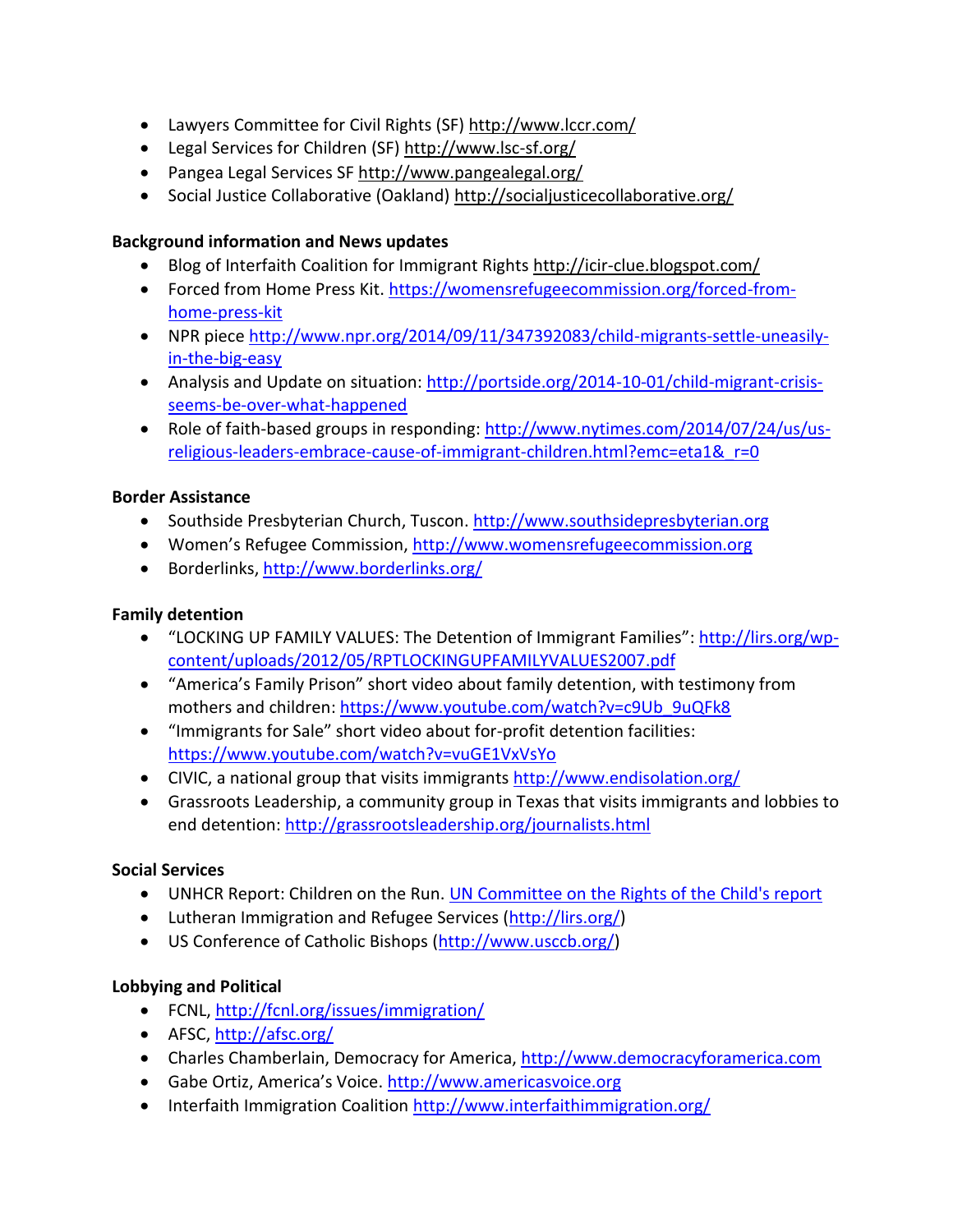# **Legal Services/Information**

- "Step-by-Step Guide on Apprehension and Detention of Juveniles in the United States": [http://www.womensrefugeecommission.org/resources/document/1035-step-by-step](http://www.womensrefugeecommission.org/resources/document/1035-step-by-step-guide-on-apprehension-and-detention-of-juveniles-in-the-united-states)[guide-on-apprehension-and-detention-of-juveniles-in-the-united-states](http://www.womensrefugeecommission.org/resources/document/1035-step-by-step-guide-on-apprehension-and-detention-of-juveniles-in-the-united-states)
- The Flow of Unaccompanied Children Through the Immigration System, A Resource for Practitioners, Policy Makers, and Researchers MARCH 2012 VERA Institute of Justice: [http://www.vera.org/sites/default/files/resources/downloads/the-flow-of](http://www.vera.org/sites/default/files/resources/downloads/the-flow-of-%09unaccompanied-children-through-the-immigration-system.pdf)[unaccompanied-children-through-the-immigration-system.pdf](http://www.vera.org/sites/default/files/resources/downloads/the-flow-of-%09unaccompanied-children-through-the-immigration-system.pdf)
- Catholic Legal Immigration Network, Inc[. https://cliniclegal.org](https://cliniclegal.org/)
- Story on Know your rights pro bono training [http://www.pbs.org/newshour/bb/immigration-lawyer-helps-detainees-new-mexico](http://www.pbs.org/newshour/bb/immigration-lawyer-helps-detainees-new-mexico-know-%20%20rights/)[know- rights/](http://www.pbs.org/newshour/bb/immigration-lawyer-helps-detainees-new-mexico-know-%20%20rights/)

## **Law Suits**

For those interested in information about immigration lawsuits, this is the best to regularly check: [www.aclusocal.org.](http://www.aclusocal.org/)

Recent posts on this website:

- "ACLU achieves class action lawsuit settlement that ends deceitful immigration practices" Posted on August 27, 2014
- "ACLU SoCal commends Gov. Brown for efforts to help secure legal assistance for children at immigration court" Posted on August 22, 2014
- "Victory! Immigration authorities must stop coercing immigrants into signing away their rights" Posted on August 25, 2014

Notes of other articles/blogs/announcements:

- The American Civil Liberties Union, American Immigration Council, Northwest Immigrant Rights Project, Public Counsel, and K&L Gates LLP have filed a nationwide class-action lawsuit on behalf of thousands of children who are challenging the federal government's failure to provide them with legal representation in deportation hearings. See ACLU website for updates.
- [Groups Ask Federal Court to Block Deportation Hearings for Children without Legal](https://www.aclu.org/immigrants-rights/groups-ask-federal-court-block-deportation-hearings-children-without-legal)  [Representation»](https://www.aclu.org/immigrants-rights/groups-ask-federal-court-block-deportation-hearings-children-without-legal)
- [Groups Sue Federal Government over Failure to Provide Legal Representation for](https://www.aclu.org/immigrants-rights/groups-sue-federal-government-over-failure-provide-legal-representation-children)  [Children Placed into Deportation Proceedings»](https://www.aclu.org/immigrants-rights/groups-sue-federal-government-over-failure-provide-legal-representation-children)
- [Children Shouldn't Be Left Alone in Immigration Court](https://www.aclu.org/blog/immigrants-rights-racial-justice/children-shouldnt-be-left-alone-immigration-court)»

# **Video Resources**

- Presentation on the book *Border Patrol Nation* by Todd Miller: [http://www.booktv.org/Watch/15740/Border+Patrol+Nation+Dispatches+from+the+Fron](http://www.booktv.org/Watch/15740/Border+Patrol+Nation+Dispatches+from+the+Front+Lines+of+Homeland+Security.aspx) [t+Lines+of+Homeland+Security.aspx](http://www.booktv.org/Watch/15740/Border+Patrol+Nation+Dispatches+from+the+Front+Lines+of+Homeland+Security.aspx)
- Which Way Home--Documentary, on Netflix:<http://whichwayhome.net/>
- *De Nadie*--Documentary, on Netflix:<http://www.imdb.com/title/tt0451698/>